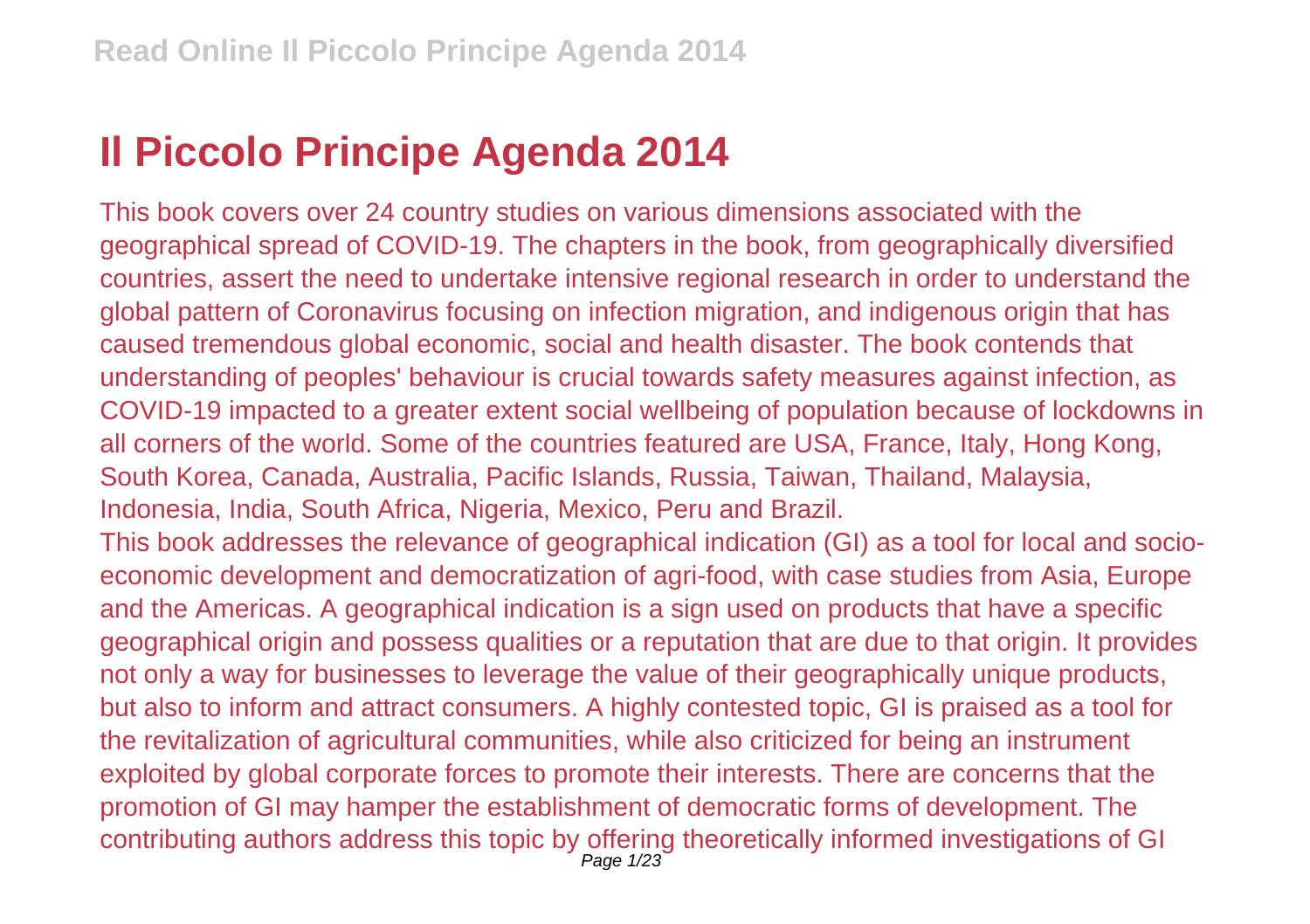from around the world. The book includes case studies ranging from green tea in Japan, olive oil in Turkey and dried fish in Norway, to French wine and Mexican Mezcal. It also places GI in the broader context of the evolution and trends of agri-food under neoliberal globalization. The book will be of interest to researchers, policy makers and students in agri-food studies, sociology of food and agriculture, geography, agricultural and rural economics, environmental and intellectual property law, and social development.

This book uses the work of Bolognese physician and anatomist Gaspare Tagliacozzi to explore the social and cultural history of early modern surgery. It discusses how Italian and European surgeons' attitudes to health and beauty – and how patients' gender – shaped views on the public appearance of the human body. In 1597, Gaspare Tagliacozzi published a two-volume book on reconstructive surgery of the mutilated parts of the face. Studying Tagliacozzi's surgery in context corrects widespread views about the birth of plastic surgery. Through a combination of cultural history, microhistory, historical epistemology, and gender history, this book describes the practice and practitioners considered to be at the periphery of the "Scientific Revolution." Historical themes covered include the writing of individual cases, hegemonic and subaltern forms of masculinity, concepts of the natural and the artificial, emotional communities and moral economies of pain, and the historical anthropology of the culture of beauty and the face and its disfigurements. The book is essential reading for upperlevel students, postgraduates, and scholars working on the history of medicine and surgery, the history of the body, and gender and cultural history. It will also appeal to those interested in the history of beauty, urban studies and the Renaissance period more generally. Illustrated Version The Little Prince Le Petit Prince By Antoine de Saint-Exupéry The Little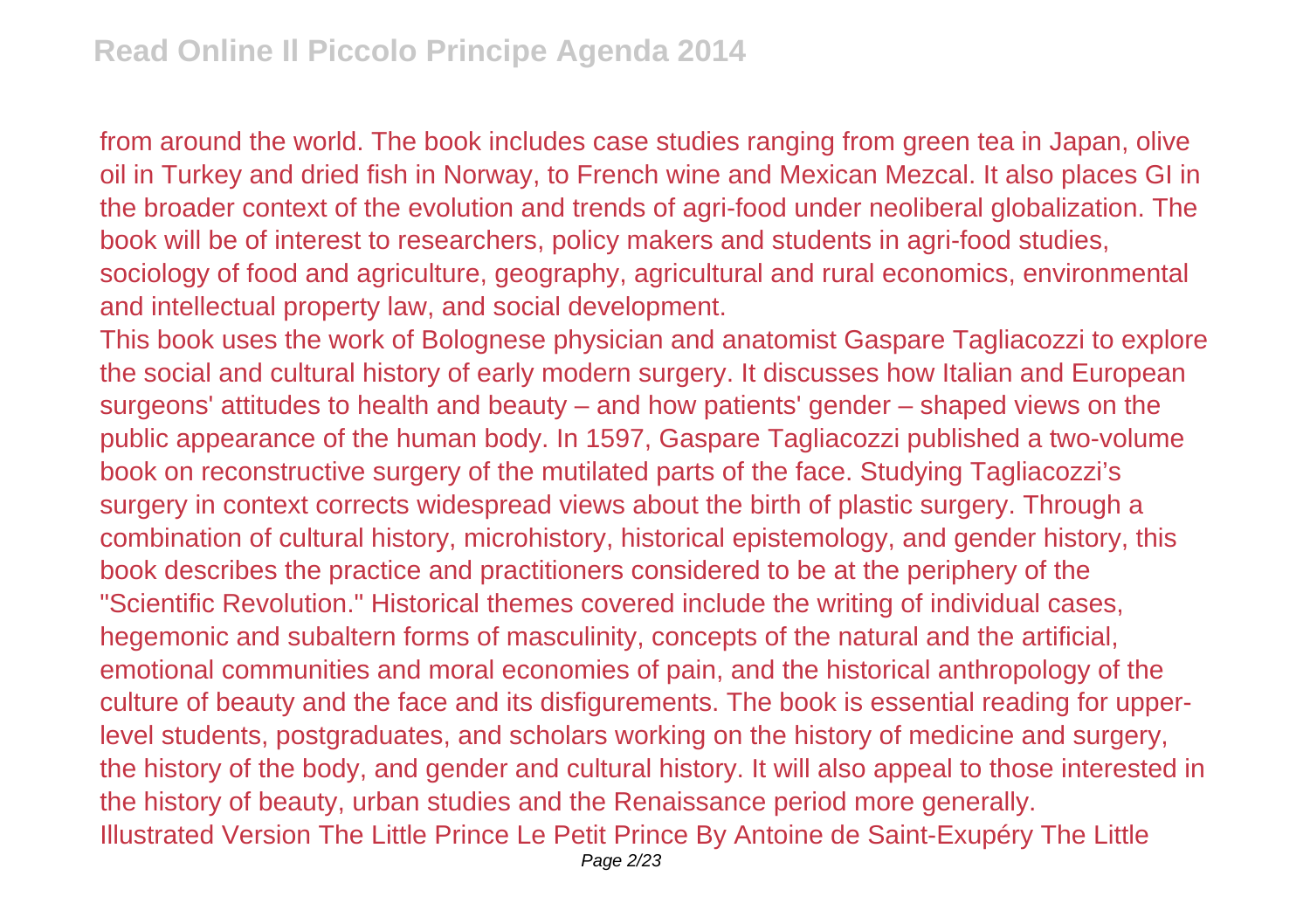Prince: The Childrens Classic Novella The Little Prince is a poetic tale, with illustrations by the author, in which a pilot stranded in the desert meets a young prince fallen to Earth from a tiny asteroid. The story is philosophical and includes social criticism, remarking on the strangeness of the adult world. It was written during a period when Saint-Exupery fled to North America subsequent to the Fall of France during the Second World War, witnessed first hand by the author and captured in his memoir Flight to Arras. The adult fable, according to one review, is actually "...an allegory of Saint-Exupery's own life--his search for childhood certainties and interior peace, his mysticism, his belief in human courage and brotherhood, and his deep love for his wife Consuelo but also an allusion to the tortured nature of their relationship." Though ostensibly styled as a children's book, The Little Prince makes several observations about life and human nature. For example, Saint-Exupery tells of a fox meeting the young prince during his travels on Earth. The story's essence is contained in the lines uttered by the fox to the little prince: On ne voit bien qu'avec le coeur. L'essentiel est invisible pour les yeux. ("One sees clearly only with the heart. What is essential is invisible to the eyes.") Other key thematic messages are articulated by the fox, such as: Tu deviens responsable pour toujours de ce que tu as apprivoise. ("You become responsible, forever, for what you have tamed.") and C'est le temps que tu as perdu pour ta rose qui fait ta rose si importante. ("It is the time you have lost for your rose that makes your rose so important.") The fox's messages are arguably the book's most famous quotations because they deal with human relationships.

The report provides an overview of alcohol consumption and harms in relation to the UN Sustainable Development Goals (Chapter 1), presents global strategies, action plans and monitoring frameworks (Chapter 2), gives detailed information on: the consumption of alcohol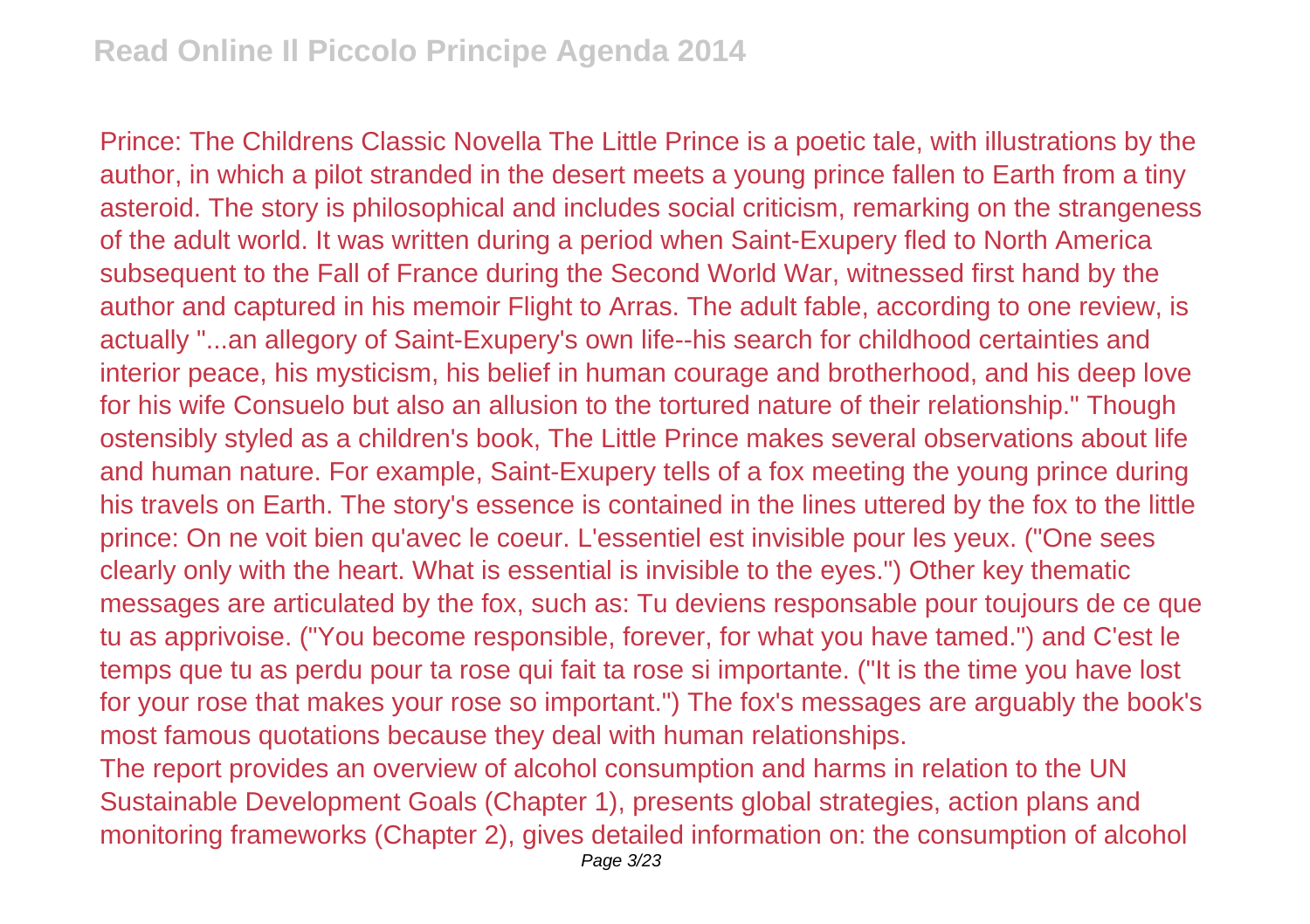in populations (Chapter 3); the health consequences of alcohol consumption (Chapter 4); and policy responses at the national level (Chapter 5). In its final Chapter 6, the imperative for reducing harmful use of alcohol in a public health perspective is presented. In addition, the report contains country profiles for WHO Member States and appendices with statistical annexes, a description of the data sources and methods used to produce the estimates and references.

Benjamin G. Kohl (1938-2010) taught at Vassar College from 1966 till his retirement as Andrew W. Mellon Professor of the Humanities in 2001. His doctoral research at The Johns Hopkins University was directed by Frederic C. Lane, and his principal historical interests focused on northern Italy during the Renaissance, especially on Padua and Venice. His scholarly production includes the volumes Padua under the Carrara, 1318-1405 (1998), and Culture and Politics in Early Renaissance Padua (2001), and the online database The Rulers of Venice, 1332-1524 (2009). The database is eloquent testimony of his priority attention to historical sources and to their accessibility, and also of his enthusiasm for collaboration and sharing among scholars.

http://dx.doi.org/10.12946/gplh6http://www.epubli.de/shop/buch/53894"The spatiotemporal conjunction is a fundamental aspect of the juridical reflection on the historicity of law. Despite the fact that it seems to represent an issue directly connected with the question of where legal history is heading today, it still has not been the object of a focused inquiry. Against this background, the book's proposal consists in rethinking key confluences related to this problem in order to provide coordinates for a collective understanding and dialogue. The aim of this volume, however, is not to offer abstract methodological considerations, but rather to rely both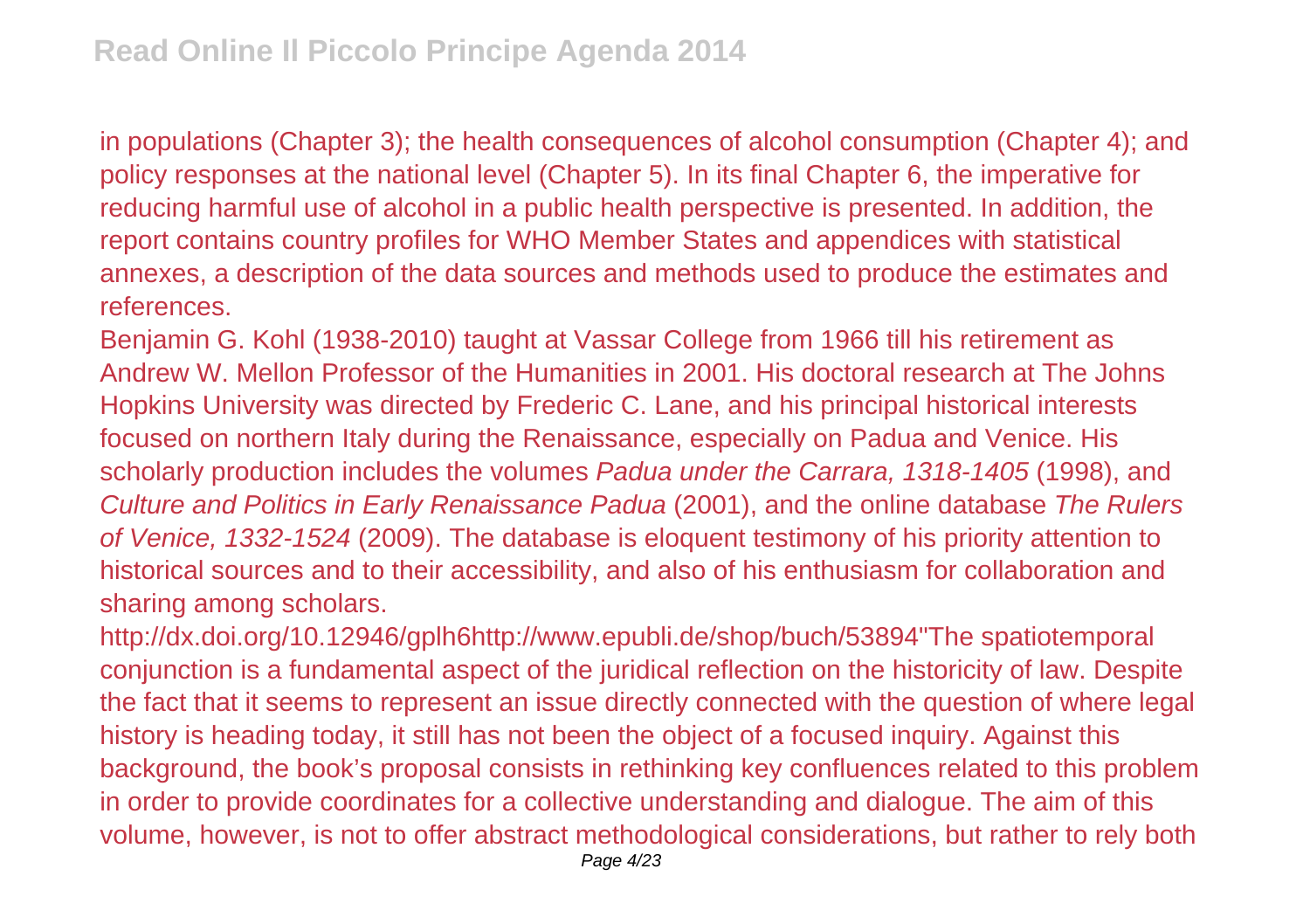on concrete studies, out of which a reflection on this conjunction emerges, as well as on the reconstruction of certain research lines featuring a spatiotemporal component. This analytical approach makes a contribution by providing some suggestions for the employment of space and time as coordinates for legal history. Indeed, contrary to those historiographical attitudes reflecting a monistic conception of space and time (as well as a Eurocentric approach), the book emphasises the need for a delocalized global perspective. In general terms, the essays collected in this book intend to take into account the multiplicity of the spatiotemporal confines, the flexibility of those instruments that serve to create chronologies and scenarios, as well as certain processes of adaptation of law to different times and into different spaces. The spatiotemporal dynamism enables historians not only to detect new perspectives and dimensions in foregone themes, but also to achieve new and compelling interpretations of legal history. As far as the relationship between space and law is concerned, the book analyses experiences in which space operates as a determining factor of law, e.g. in terms of a field of action for law. Moreover, it outlines the attempted scales of spatiality in order to develop legal historical research. With reference to the connection between time and law, the volume sketches the possibility of considering the factor of time, not just as a descriptive tool, but as an ascriptive moment (quasi an inner feature) of a legal problem, thus making it possible to appreciate the synchronic aspects of the 'juridical experience'. As a whole, the volume aims to present spatiotemporality as a challenge for legal history. Indeed, reassessing the value of the spatiotemporal coordinates for legal history implies thinking through both the thematic and methodological boundaries of the discipline."

This first complete English translation, including over 250 full-color images, is a longitudinal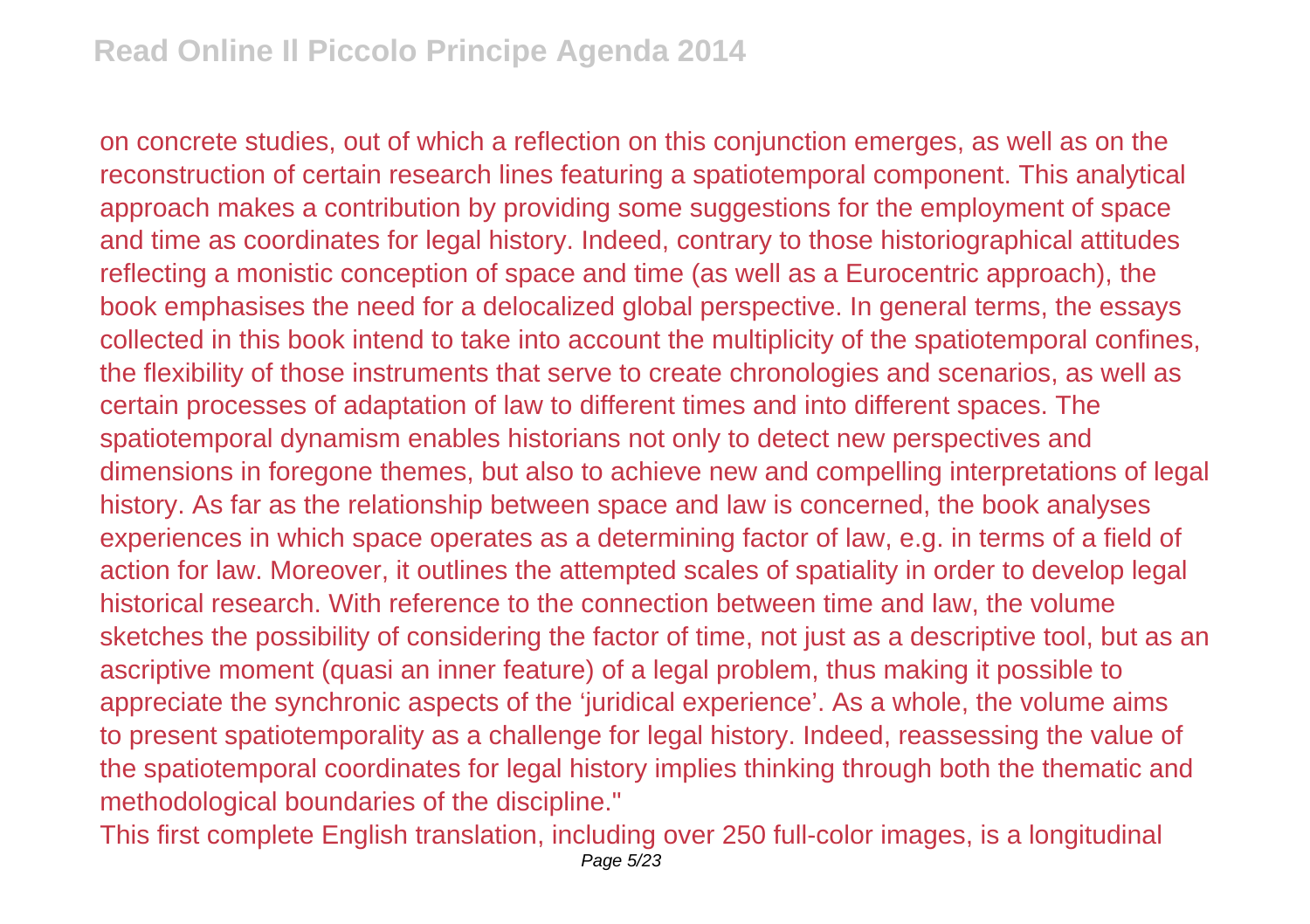cultural history of how art came to be institutionalized in the history of western representational practices.

"How did the evolution of new gunpowder weapons change the nature, structure and composition of the Florentine militias during the first decades of the sixteenth century? Via an examination of little-known and unpublished sources, this book provides a comparative exploration of two Florentine republican experiments with a peasant militia: one promoted and created by Niccolò Machiavelli (1506-12) and a later one (1527-30). Using this comparison as the basis for a new reading of Machiavelli's Art of War (which drew on the author's experience with the militia), the book then investigates the relationship between the circulation and reception of Machiavelli's influential work, changing conceptions of militia, and the formation of new cultures of warfare in Europe in the sixteenth century."--

The precautionary principle, or precautionary approach, is now widely accepted in environmental law and policy at international and, increasingly, national level. However, the principle remains highly controversial, its meaning contested, its acceptance and implementation inconsistent across sectors and contexts and its impacts unclear. This paper aims to inform and assist IUCN and its members in developing greater shared understanding of the meaning and implementation of the principle in the context of biodiversity conservation and natural resource management, respecting priorities of both conservation and sustainable development. It examines the meaning of the precautionary principle and its incorporation into biodiversity and resource management law and policy, and discusses a series of issues raised by its implementation in this sector for biodiversity conservation and for livelihoods and poverty alleviation.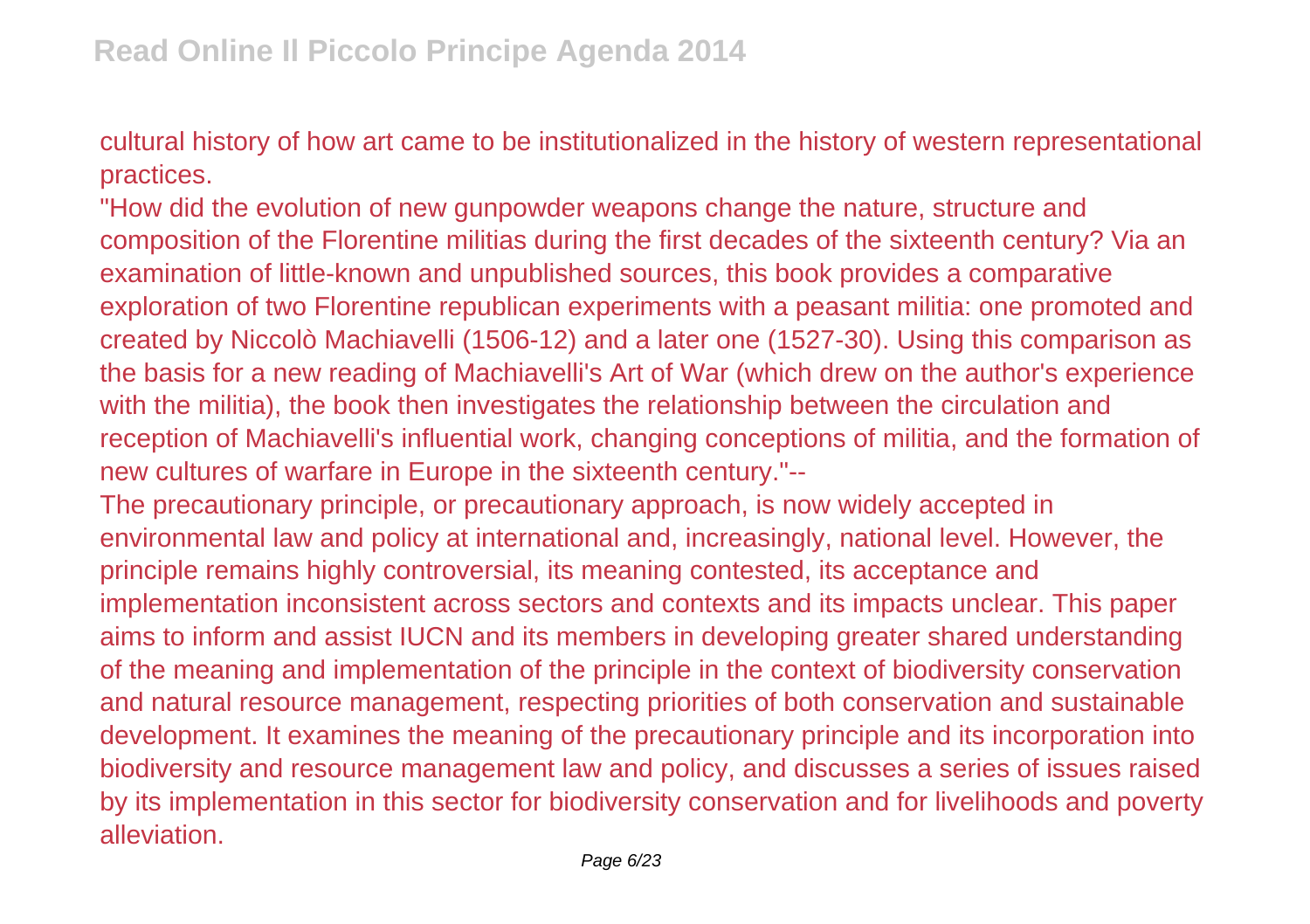The Little Prince and nbsp;(French: and nbsp;Le Petit Prince) is a and nbsp;novella and nbsp;by French aristocrat, writer, and aviator and nbsp;Antoine de Saint-Exupéry. It was first published in English and French in the US by and nbsp;Reynal and amp; Hitchcock and nbsp;in April 1943, and posthumously in France following the and nbsp;liberation of France and nbsp;as Saint-Exupéry's works had been banned by the and nbsp;Vichy Regime. The story follows a young prince who visits various planets in space, including Earth, and addresses themes of loneliness, friendship, love, and loss. Despite its style as a children's book, and nbsp;The Little Prince and nbsp;makes observations about life, adults and human nature. The Little Prince and nbsp;became Saint-Exupéry's most successful work, selling an estimated 140 million copies worldwide, which makes it one of the and nbsp;best-selling and nbsp;and and nbsp;most translated books and nbsp;ever published. and nbsp;It has been translated into 301 languages and dialects. and nbsp;The Little Prince and nbsp;has been adapted to numerous art forms and media, including audio recordings, radio plays, live stage, film, television, ballet, and opera.

A pioneering work in oral history, this book tells the story of the rise and fall of the industrial revolution and the apogee and crisis of the labor movement through an oral history of Terni, a steel town in Central Italy and the seat of the first large industrial enterprise in Italy. This story is told through a combination of stories, songs, myths and memories from over 200 voices of five generations, woven with a wealth of archival material.

Eleven-year-old Oliver, an American boy residing in Paris, discovers, much to his astonishment, that phantoms live within the windowpanes and have selected Oliver to lead a war against the "soul-stealers" that inhabit mirrors.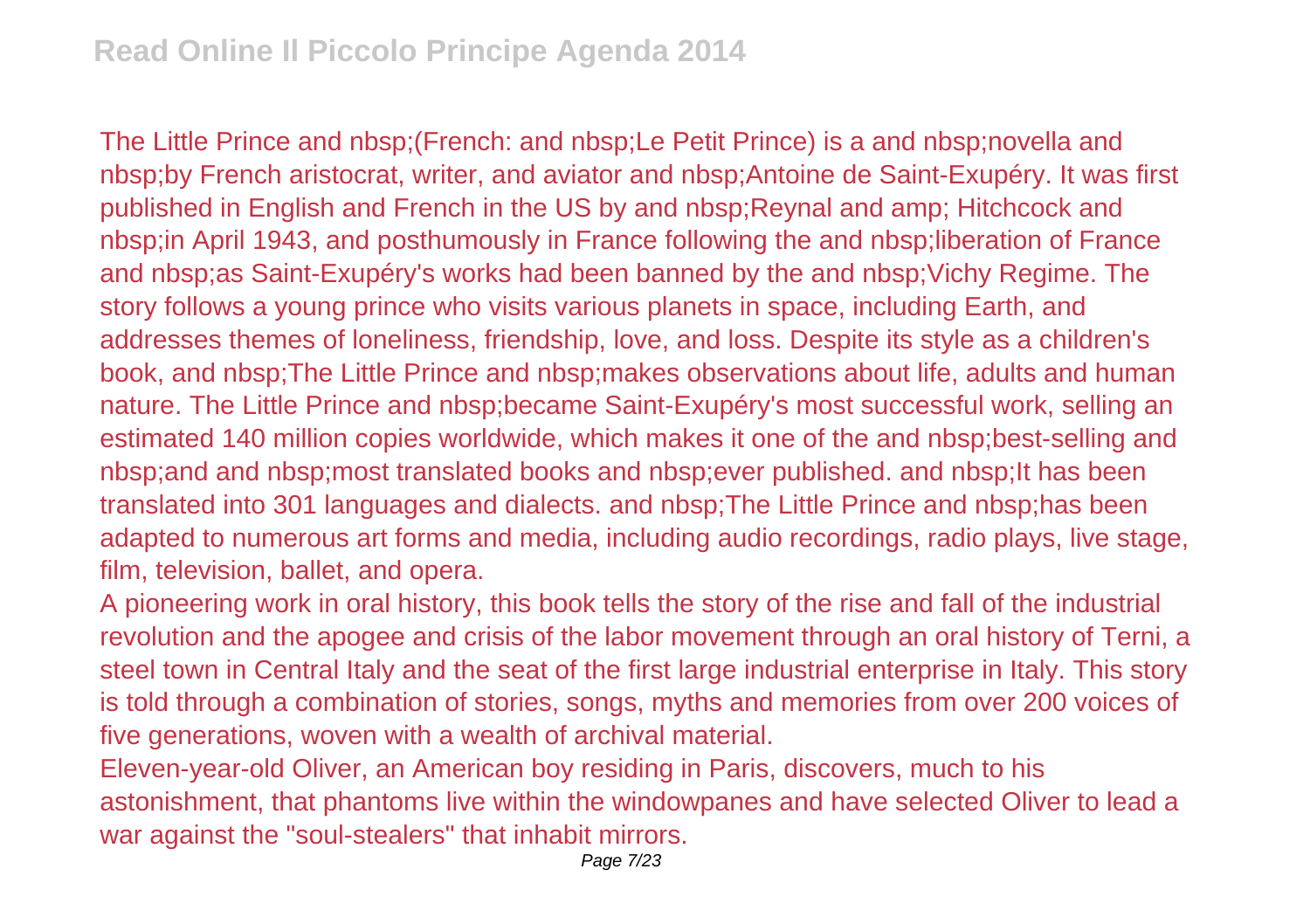The Odin Teatret Archives presents collections from the archives of one of the foremost reference points in global theatre. Letters, notes, work diaries, articles, and a wealth of photographs all chart the daily activity that underpins the life of Odin Teatret, telling the adventurous, complex stories which have produced the pioneering work that defines Odin's laboratory approach to theatre. Odin Teatret have been at the forefront of theatrical innovation for over fifty years, devising new strategies for actor training, knowledge sharing, performance making, theatrical alliances, and ways of creating and encountering audiences. Their extraordinary work has pushed boundaries between Western and Eastern theatre; between process and performance; and between different theatre networks across the world. In this unique volume, Mirella Schino brings together a never before seen collection of source materials which reveal the social, political, and artistic questions facing not just one groundbreaking company, but everyone who tries to make a life in the theatre. Blood is the carrier of oxygen and oxygen in turn is responsible for all the biological activities inside the body. Hematology is the study of blood and deals with the treatment and diagnosis of problems related to it such as anemia, myeloma, leukemia, lymphoma, blood clots, etc. This book provides comprehensive insights into this field. It studies in detail the various components of blood such as hemoglobin, platelets, blood cells, etc. This book is a collective contribution of a renowned group of international experts. It is a complete source of knowledge on the present status of this important field. Students, researchers, experts and all associated with this discipline will be benefitted from this book.

My book, The Return of The Little Prince, is a sequel to the marvelous and whimsical story of my uncle Antoine De Saint-Exupery, The Little Prince, where myth and poetry mix with reality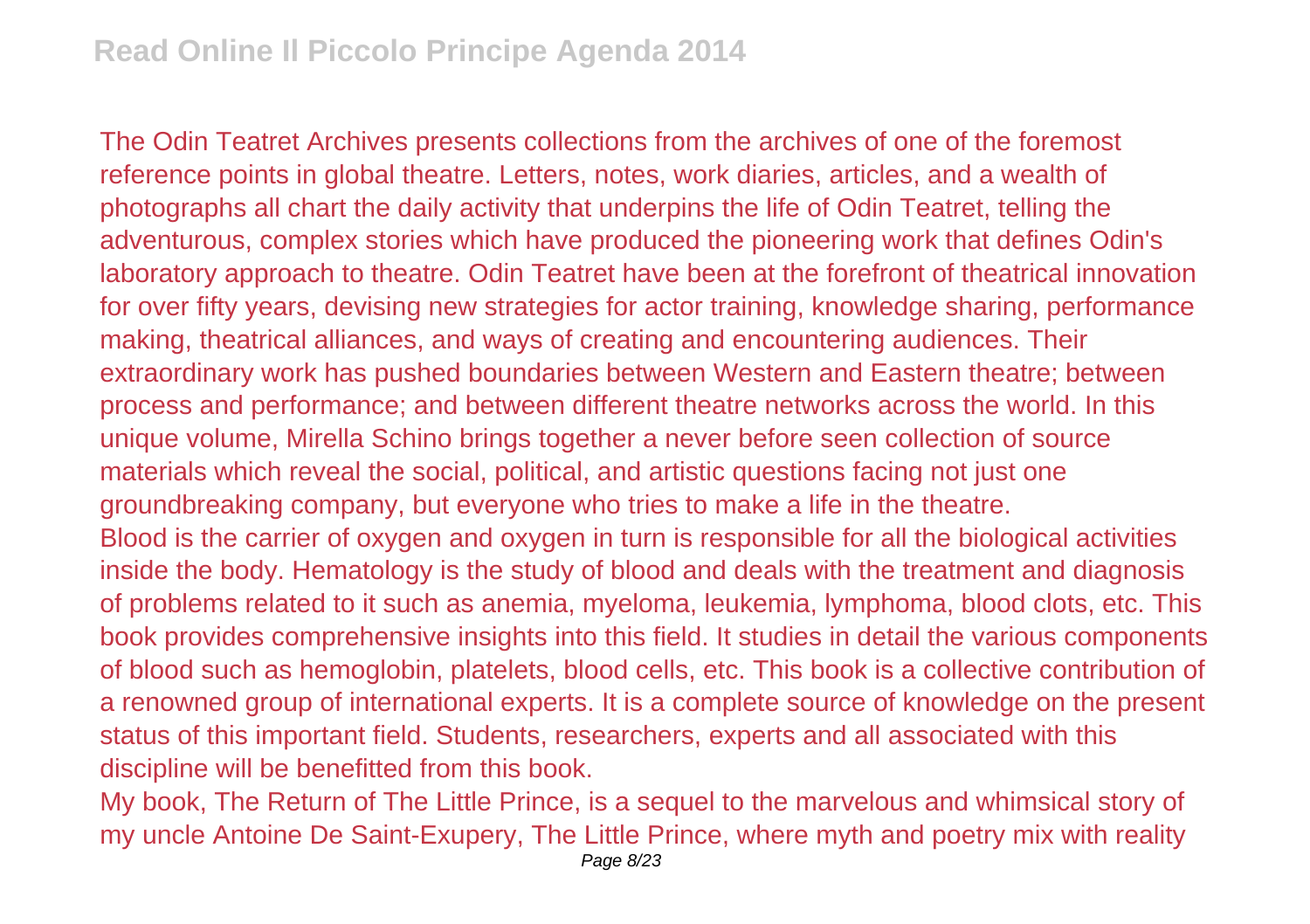and speak to us of the eternal in such an innocent manner. Both his story and mine are true. They are real stories of a quest to find that invisible spark of life which gives meaning to all there is. I learned the story from within, it was my aunt Consuelo De Saint-Exupery, an extraordinary person and the inspiration of Saint-Ex, the Rose of his story, who taught me to read, not only French in The Little Prince, but the essence of it as well. She talked to me about Saint-Ex, his dream world, of his airplane flights, of his moonstruck reveries, his airplane falls and the spirit that helped him survive them! Everything in that book was an integral part of what later happened to me and helped me to find that secret that now illumines my life. I remember. . . when I was a little girl, maybe six years old, I learned to read. . . know. . . and love the Little Prince. Later on, I learned that many others also did; it was, I believe, the bedside book of James Dean. I never knew him personally, but I read in an interview of a movie magazine that he said The Little Prince was his Bible. . . and I wondered if what drew him to it was the same thing that I loved about it? What I loved best was the invisible hidden in between such simple words and its childlike drawings, for concealed behind the fairytale there was a road map to a true spiritual experience. Whenever I read the last page of my uncle's book, I was moved by his sadness and felt a sense of urgency within me to find that lonely star landscape. So, I promised myself that one day I would find the Little Prince and let Saint-Ex know that he was back. Consequently, since early in life, I learned to close my eyes, open my heart and... began my quest. This tale is the fruit of my search. It has a happy ending as all good fairy tales have, for it happened that one day. . . when I least expected it. . . I found the Little Prince! Thus, I wrote this book, both as a direct answer to my uncle's plea, to share the good news with all those who love The Little Prince and as an invitation to quest to all those who long to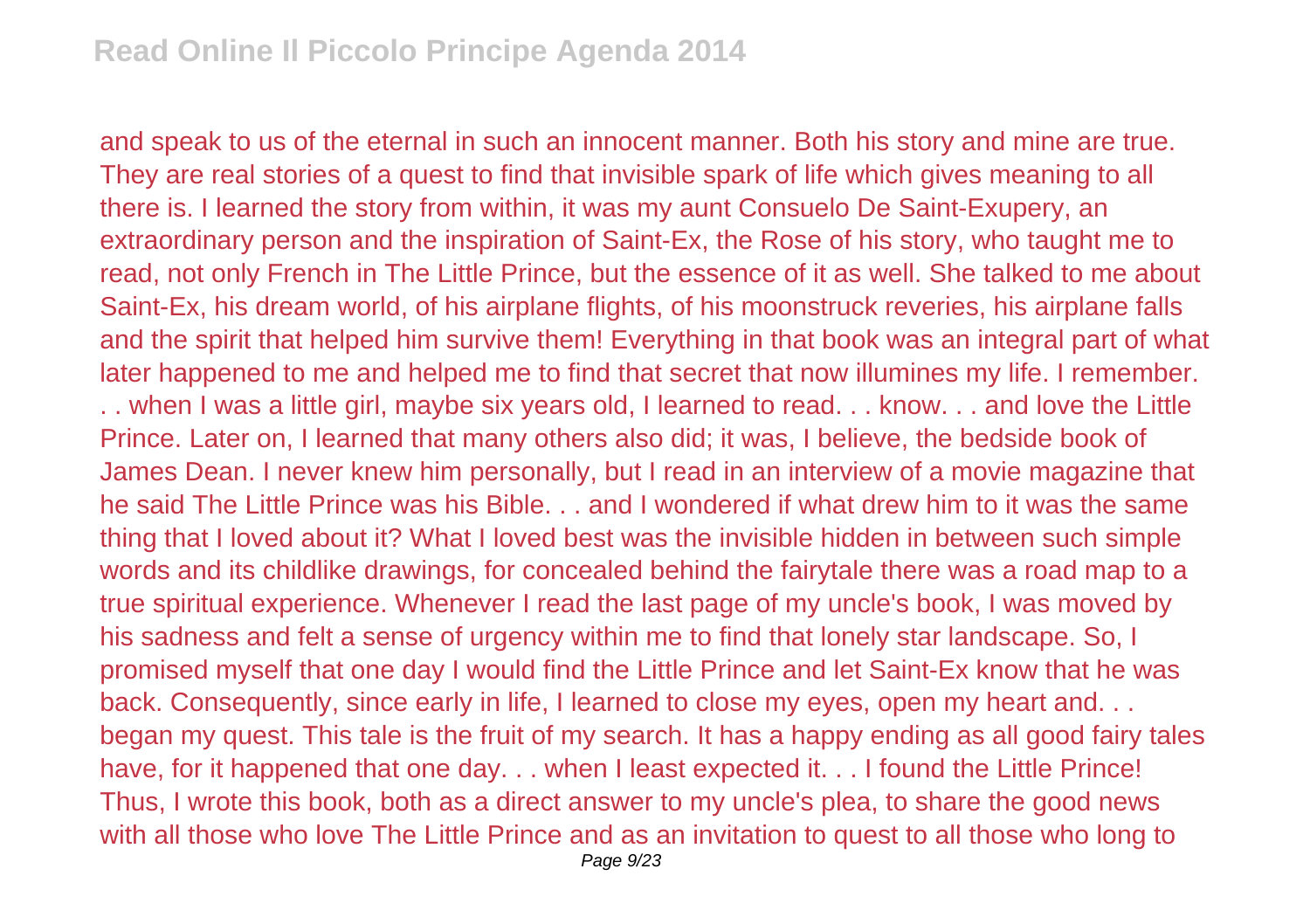find their reality. I have followed the same format of my uncle's book and also utilized the same style of drawings, wrapping my own story of how I searched and found the Little Prince with as much similarity as possible to that of his book, for a very good reason: I couldn't have done it in any other way, for I have loved The Little Prince since I was a child. My reason has been one of love, not arrogance, so please exempt me from the harshness of comparison if you are inclined to do so.

"This volume is not a random collection of papers presented at the conference but rather a monograph presenting in a structured manner some of the topical issues related to this subject. It provides an overview of various aspects of the current status, development and practice of rights of access to information, public participation in decision-making and access to justice in environmental matters following their codification as non-binding principles in Principle X of the Rio Declaration. The book goes far beyond presenting merely the issues related to environmental procedural rights in Europe: it brings together the expertise of worldwide legal scholars, representing a wide range of legal cultures, to discuss the adoption and implementation of procedural environmental rights in different jurisdictions and under various legal instruments. Furthermore, it provides insight into the various aspects of procedural environmental rights ranging from theoretical issues of global application to practical problems at local level"--Back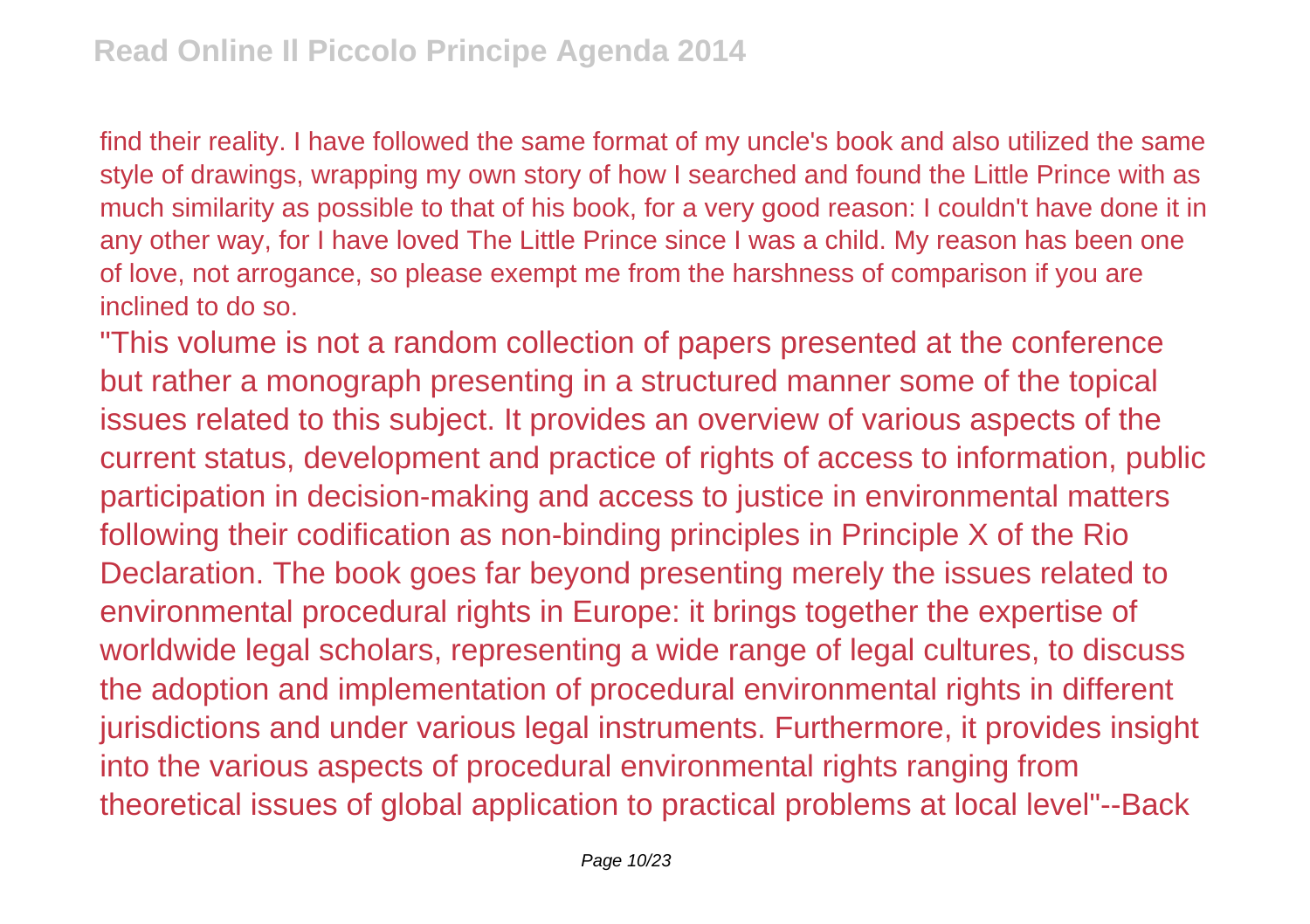## cover.

Fashion law encompasses a wide variety of issues that concern an article of clothing or a fashion accessory, starting from the moment they are designed and following them through distribution and marketing phases, all the way until they reach the end-user. Contract law, intellectual property, company law, tax law, international trade, and customs law are of fundamental importance in defining this new field of law that is gradually taking shape. This volume focuses on the new frontiers of fashion law, taking into account the various fields that have recently emerged as being of great interest for the entire fashion world: from sustainable fashion to wearable technologies, from new remedies to cultural appropriation to the regulation of model weight, from advertising law on the digital market to the impact of new technologies on product distribution. The purpose is to stimulate discussion on contemporary problems that have the potential to define new boundaries of fashion law, such as the impact of the heightened ethical sensitivity of consumers (who increasingly require effective solutions), that a comparative law perspective renders more interesting. The volume seeks to sketch out the new legal fields in which the fashion industry is getting involved, identifying the new boundaries of fashion law that existing literature has not dealt with in a comprehensive manner.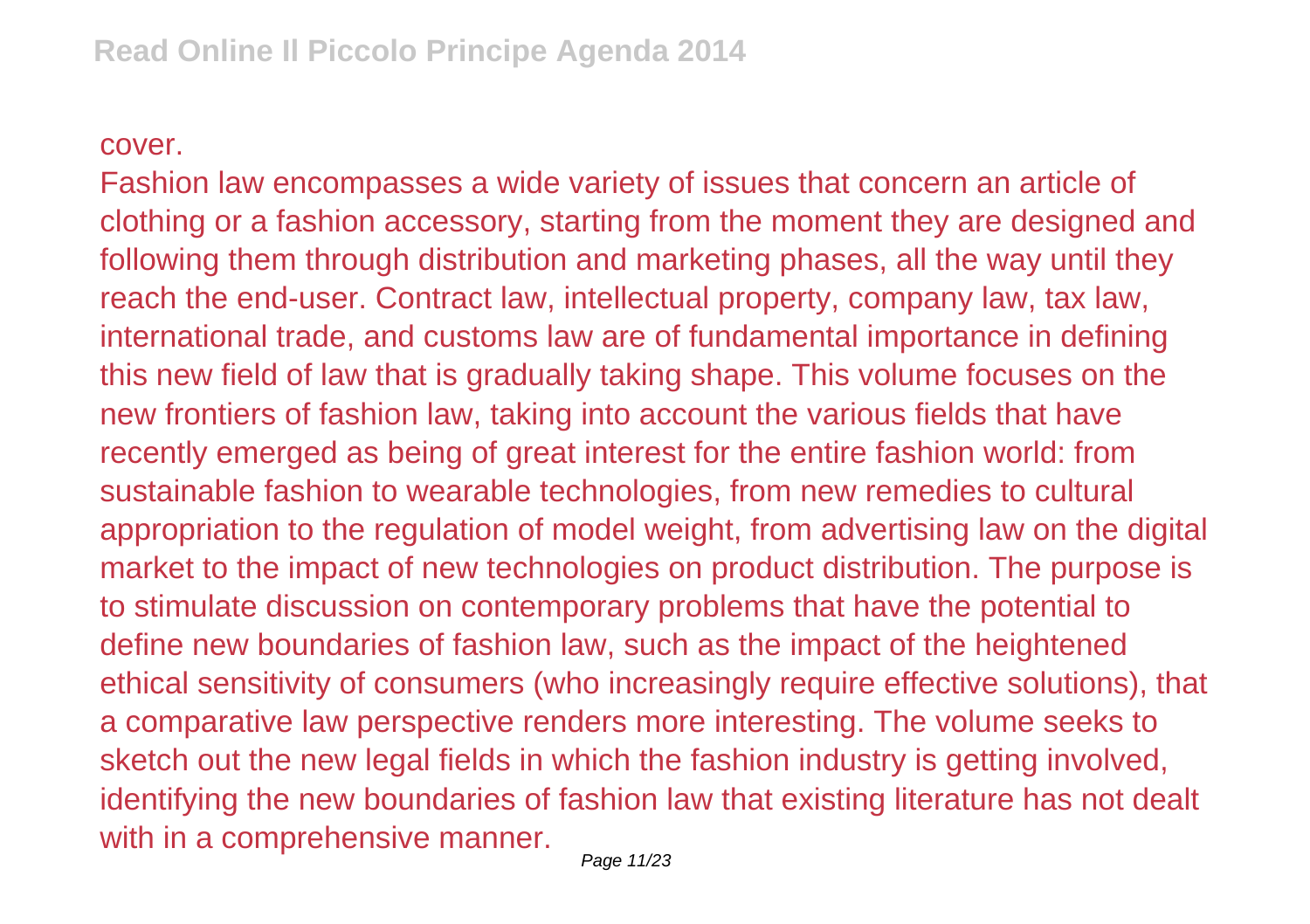On M. Hulot's Holiday and other films. Settling in New York City, Phillips published several books of reportage, among them A Will To Survive (1976), about Israel, Yugoslav Story (1984), It Happened in Our Lifetime (1985), and in 1994, Poet and Pilot Antoine de Saint-Exupery. He has been decorated in France with the titles of Chevalier and Officier de l'Ordre des Arts et des Lettres. His photographs have been shown in numerous exhibitions worldwide and published in many.

Antoine de Saint-Exupéry's The Little Prince remains one of the most treasured books of all time. This commemorative kit includes: 3" light-up collectible of the Prince's cherished rose, set under a clear dome and on a base bearing the story's most famous quote: "It is only with the heart that one can see rightly; what is essential is invisible to the eye." 32-page book of quotes and full-color artwork from The Little Prince

This volume focuses on the outstanding contributions made by botany and the mathematical sciences to the genesis and development of early modern garden art and garden culture. The many facets of the mathematical sciences and botany point to the increasingly "scientific" approach that was being adopted in and applied to garden art and garden culture in the early modern period. This development was deeply embedded in the philosophical, religious, political, Page 12/23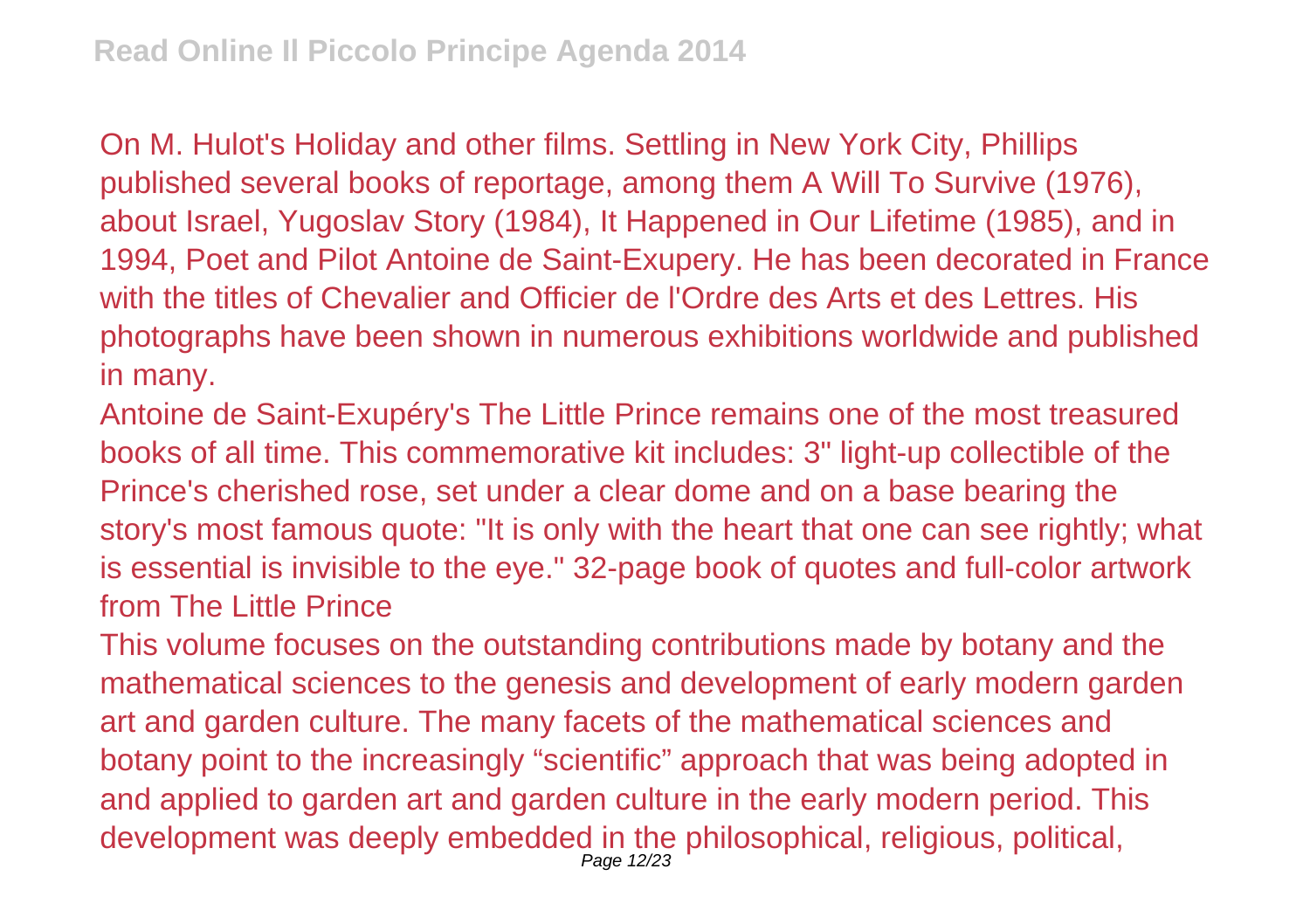cultural and social contexts, running parallel to the beginning of processes of scientization so characteristic for modern European history. This volume strikingly shows how these various developments are intertwined in gardens for various purposes.

In The Dragoman Renaissance, E. Natalie Rothman traces how Istanbul-based diplomatic translator-interpreters, known as the dragomans, systematically engaged Ottoman elites in the study of the Ottoman Empire—eventually coalescing in the discipline of Orientalism—throughout the sixteenth and seventeenth centuries. Rothman challenges Eurocentric assumptions still pervasive in Renaissance studies by showing the centrality of Ottoman imperial culture to the articulation of European knowledge about the Ottomans. To do so, she draws on a dazzling array of new material from a variety of archives. By studying the sustained interactions between dragomans and Ottoman courtiers in this period, Rothman disrupts common ideas about a singular moment of "cultural encounter," as well as about a "docile" and "static" Orient, simply acted upon by extraneous imperial powers. The Dragoman Renaissance creatively uncovers how dragomans mediated Ottoman ethno-linguistic, political, and religious categories to European diplomats and scholars. Further, it shows how dragomans did not simply circulate fixed knowledge. Rather, their engagement of Page 13/23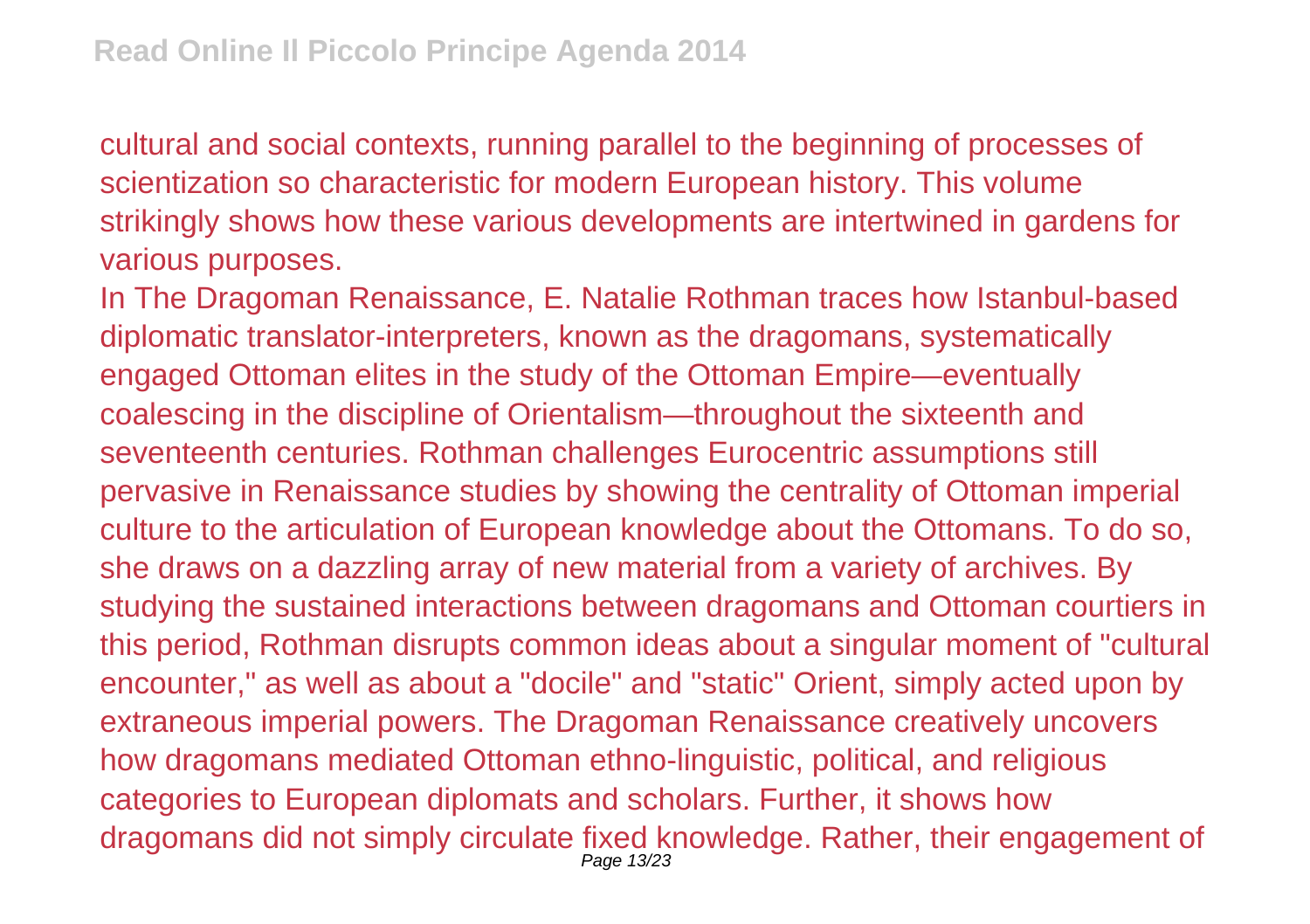Ottoman imperial modes of inquiry and social reproduction shaped the discipline of Orientalism for centuries to come. Thanks to generous funding from the Andrew W. Mellon Foundation, through The Sustainable History Monograph Pilot, the ebook editions of this book are available as Open Access volumes from Cornell Open (cornellopen.org) and other repositories.

This book is dedicated to Anna Wierzbicka, one of the most influential and innovative linguists of her generation. Her work spans a number of disciplines, including anthropology, cultural psychology, cognitive science, philosophy and religious studies, as well as her home base of linguistics. She is best known for the Natural Semantic Metalanguage (NSM) approach to meaning—a versatile tool for exploring 'big questions' concerning the diversity and universals of people's experience in the world. In this volume, Anna Wierzbicka's former students, old and current colleagues, 'kindred spirits' and 'sparring partners' engage with her ideas and diverse body of work. These authors cover topics from the grammar of action verbs to cross-cultural pragmatics, and over 30 languages from around the world are represented. The chapters in Part 1 focus on the NSM approach and cover four themes: lexico-grammatical semantics, cultural keywords, semantics of nouns, and emotion. In Part 2, the contributors connect with a meaning-based approach from their own intellectual perspectives, Page 14/23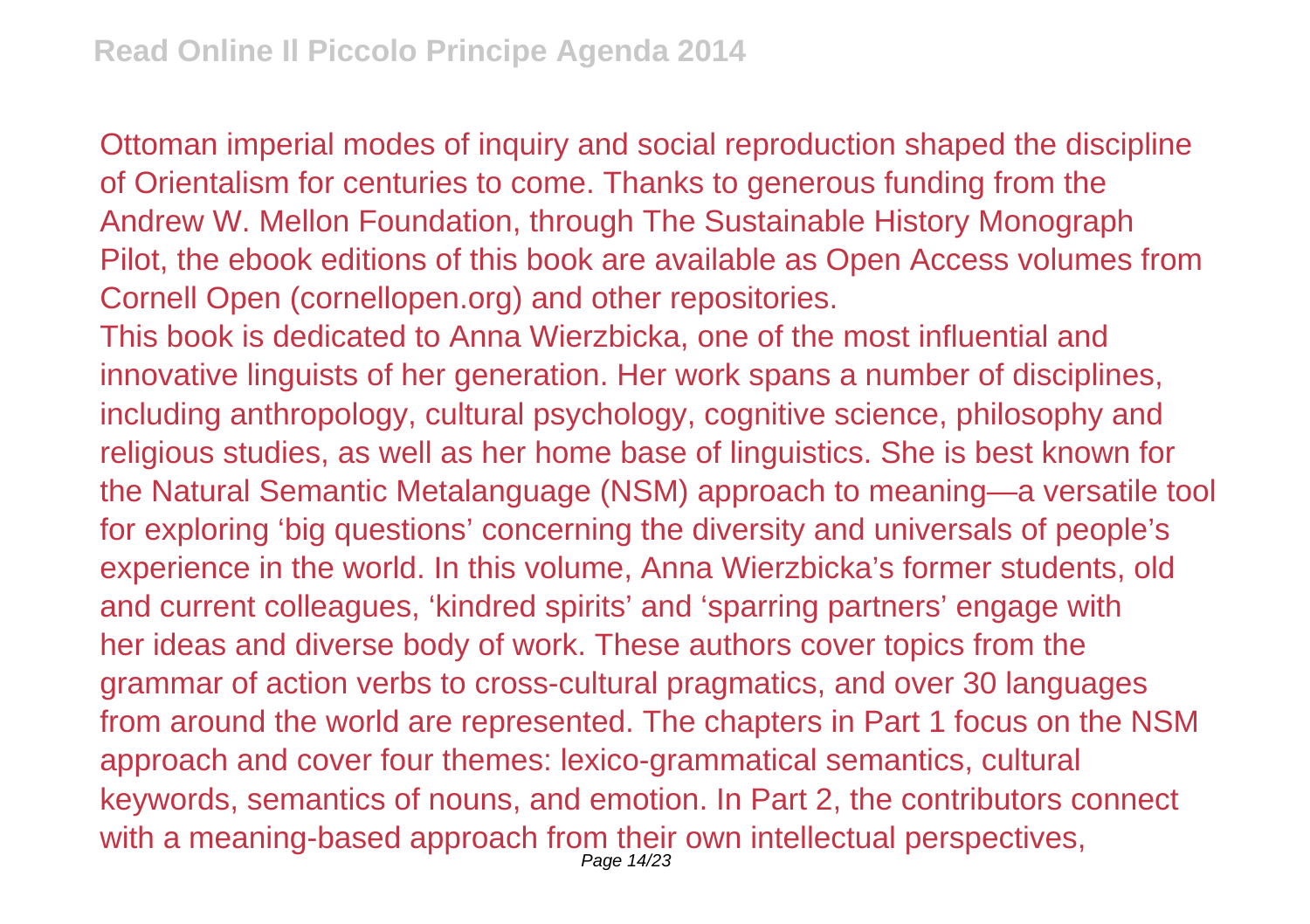including syntax, anthropology, cognitive linguistics and sociolinguistics. The deep humanistic perspective, wide-ranging themes and interdisciplinary nature of Wierzbicka's research are reflected in the contributions. The common thread running through all chapters is the primacy of meaning to the understanding of language and culture.

Much previous literature on sacred natural sites has been written from a nonindigenous perspective. In contrast, this book facilitates a greater self-expression of indigenous perspectives regarding treatment of the sacred and its protection and governance in the face of threats from various forms of natural resource exploitation and development. It provides indigenous custodians the opportunity to explain how they view and treat the sacred through a written account that is available to a global audience. It thus illuminates similarities and differences of both definitions, interpretations and governance approaches regarding sacred natural phenomena and their conservation. The volume presents an international range of case studies, from the recent controversy of pipeline construction at Standing Rock, a sacred site for the Sioux people spanning North and South Dakota, to others located in Australia, Canada, East Timor, Hawaii, India, Mexico, Myanmar, Nigeria and the Philippines. Each chapter includes an analytical introduction and conclusion written by the editors to identify common Page 15/23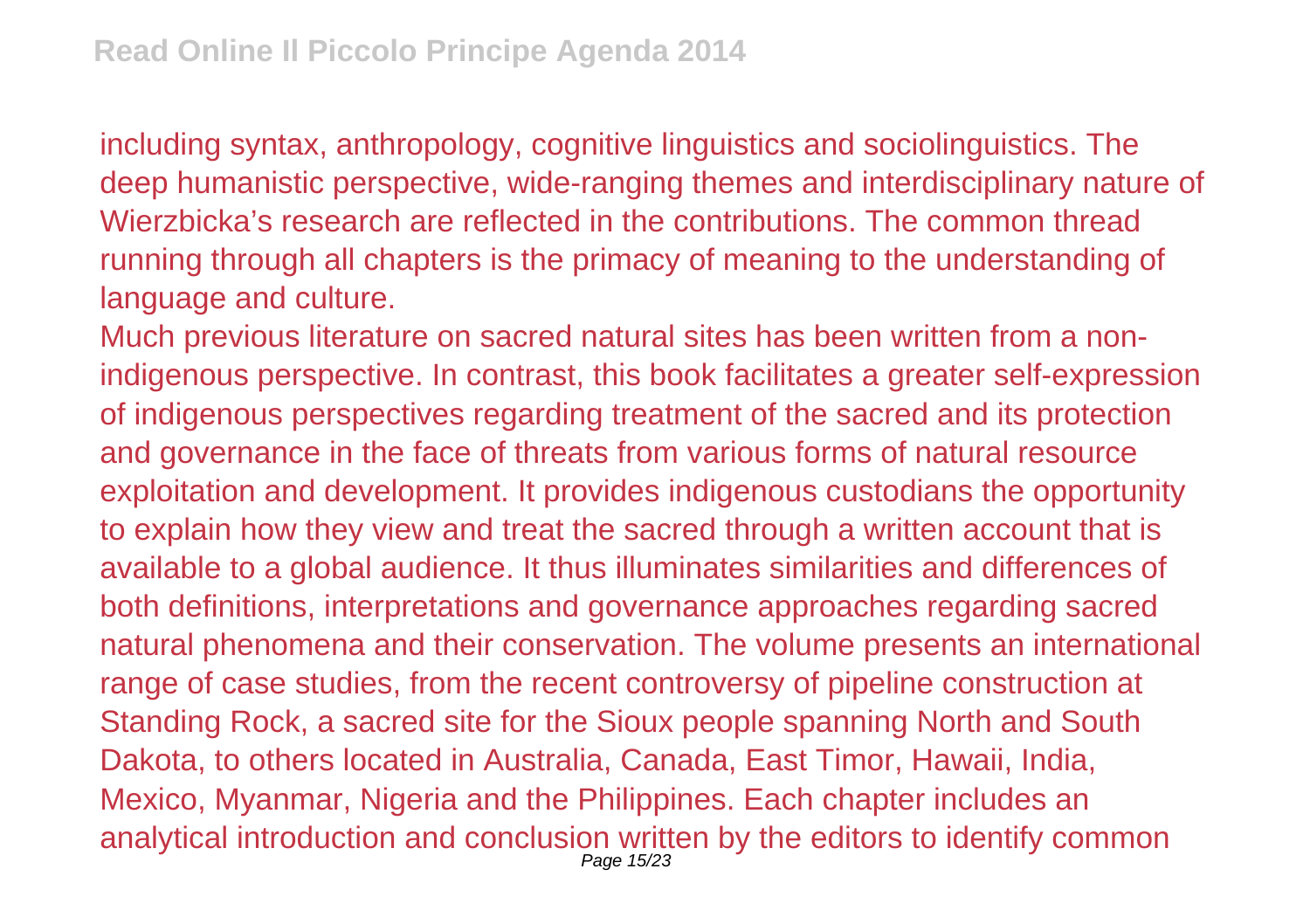themes, unique insights and key messages. The book is therefore a valuable teaching resource for students of indigenous studies, anthropology, religion, heritage, human rights and law, nature conservation and environmental protection. It will also be of great interest to professionals and NGOs concerned with nature and heritage conservation.

This book explores some of the key challenges confronting the governance of cities in Africa, the reforms implemented in the field of urban governance, and the innovative approaches in critical areas of local governance, namely in the broad field of decentralization and urban planning reform, citizen participation, and good governance. The collection also investigates the constraints that continuously hamper urban governments as well as the ability to improve urban governance in African cities through citizen responsive innovations. Decentralization based on the principle of subsidiarity emerges as a critical necessary reform if African cities are to be appropriately empowered to face the challenges created by the unprecedented urban growth rate experienced all over the continent. This requires, among other initiatives, the implementation of an effective local self-government system, the reform of planning laws, including the adoption of new planning models, the development of citizen participation in local affairs, and new approaches to urban informality. The book will be of interest to students, researchers and policy makers in urban studies, and in particular for those interested in urban planning in Africa.

This book offers the first comprehensive study of recent, popular Italian television. Building on work in American television studies, audience and reception theory, and masculinity studies,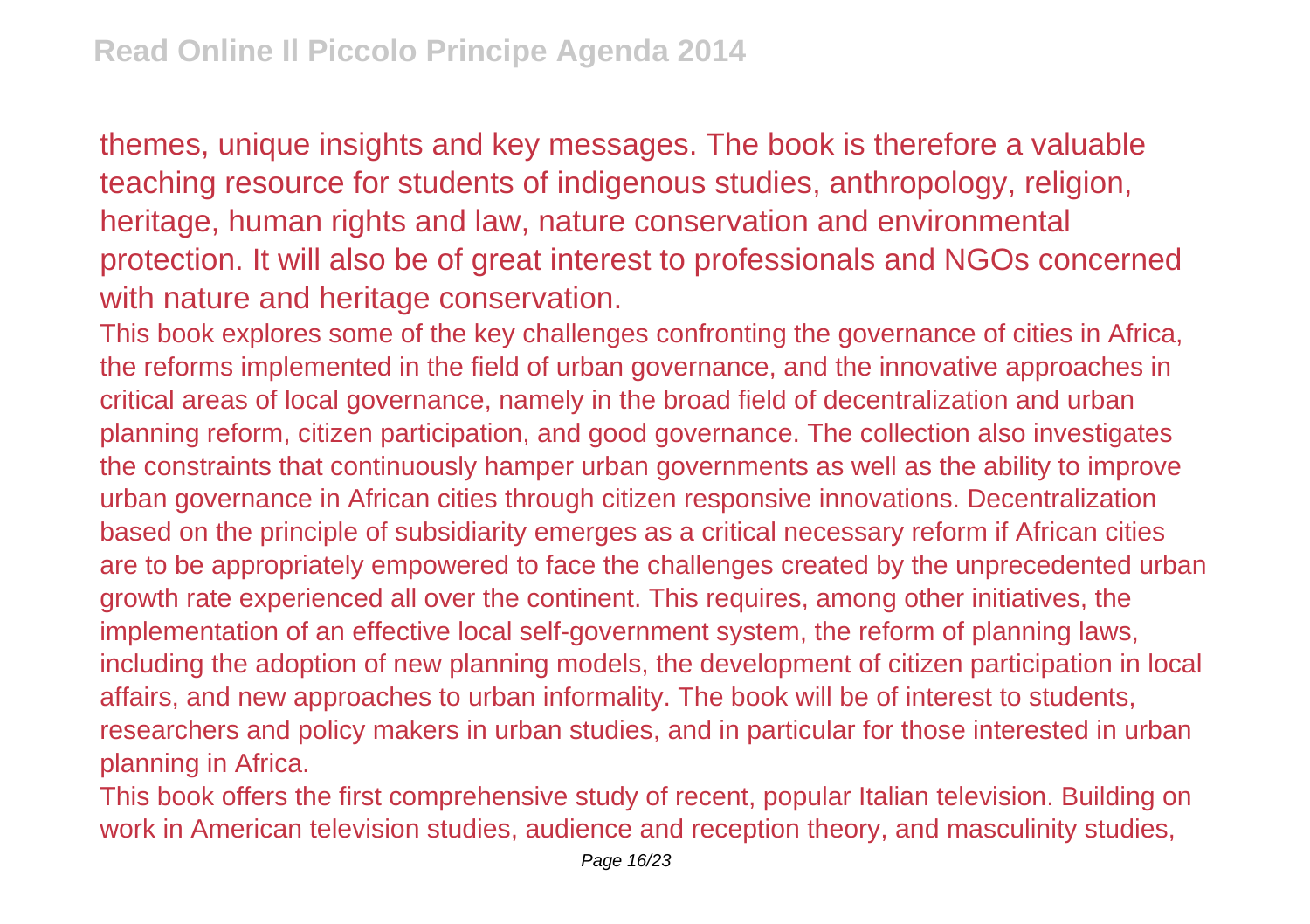Sympathetic Perpetrators and their Audiences on Italian Television examines how and why viewers are positioned to engage emotionally with—and root for—Italian television antiheroes. Italy's most popular exported series feature alluring and attractive criminal antiheroes, offer fictionalized accounts of historical events or figures, and highlight the routine violence of daily life in the mafia, the police force, and the political sphere. Renga argues that Italian broadcasters have made an international name for themselves by presenting dark and violent subjects in formats that are visually pleasurable and, for many across the globe, highly addictive. Taken as a whole, this book investigates what recent Italian perpetrator television can teach us about television audiences, and our viewing habits and preferences. This collective volume examines the prevalence and variability of early modern discourses on Europe; it considers both Latin and vernacular texts from various fields of study in order to shed new light on how the concept of Europe evolved in its early days. AGENDA NELLO STILE DEL DIARIO PERSONALE PER L'ANNO NUOVO 2014. DISEGNO DI COPERTINA: IL PICCOLO PRINCIPE, DI ANTOINE DE SAINT-EXUPéRY. CARTA LUCIDA FLESSIBILE. UNA IDEA PER UN GRADITO REGALO. SCANSIONE A VISTA SETTIMANALE. GIORNI DEL MESE IN CORSO VISIBILI IN ALTO SULLA PAGINA. I GIORNI E I MESI SONO IN LINGUA INGLESE. CIO' AIUTA A MEMORIZZARE I GIORNI NELLA LINGUA STRANIERA.

L'America riempie il nostro immaginario come nessun altro paese. Non vi è giorno in cui, in Europa e in altri luoghi del mondo, non venga celebrata la più grande democrazia del mondo, il paese della libertà dove tutto è possibile, la terra di principi dove tutti sono uguali davanti alla legge. Ma le cose stanno davvero così, oggi, a distanza di secoli da quel 4 luglio 1776 in cui Page 17/23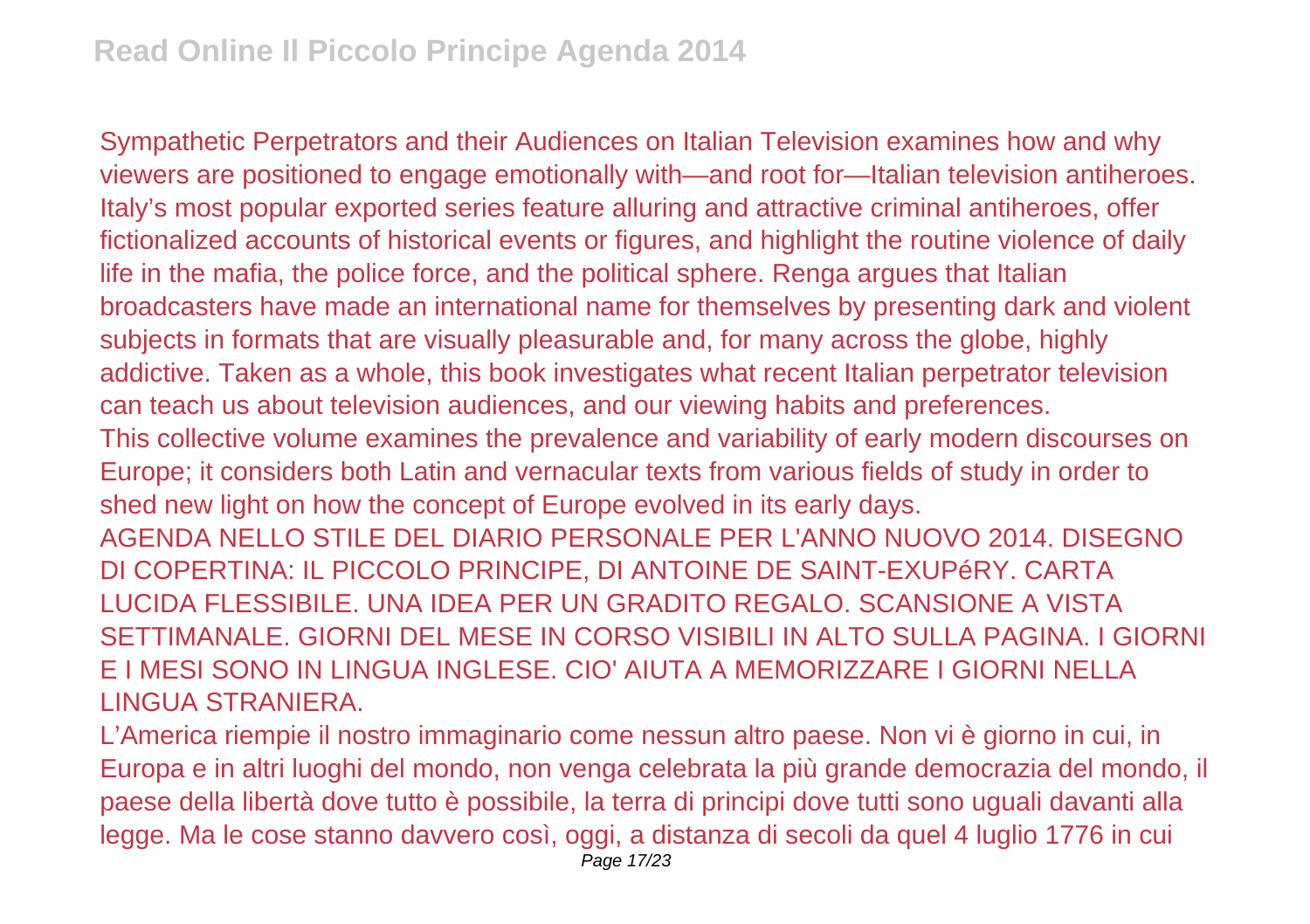nacque questo grande paese? Michel Floquet ha attraversato in lungo e in largo gli Stati Uniti d'America e, armato di fonti, testimonianze, documenti, ha scritto un libro che è il ritratto di un paese sull'orlo del disastro. I più ricchi, negli Stati Uniti, non sono l'1 ma lo 0,1 per cento della popolazione. Centosessantamila famiglie circa, che detengono da sole quasi un quarto della ricchezza nazionale. Una casta di nababbi che è unica al mondo, e ha equivalenti soltanto all'inizio del secolo scorso. Secondo il principio tutto americano «Meno pago le tasse, più sono ricco e più posso dare», i ricchi pagano tra il 15 e il 20 per cento delle tasse, mentre i loro dipendenti e i salariati in generale tra il 25 e il 30 per cento. Ogni giorno, nella vita quotidiana del paese, manca un milione e mezzo di uomini neri. Sono in prigione o morti prematuramente, per lo più per omicidio. Nella fascia d'età tra i venticinque e i cinquantaquattro anni manca addirittura un uomo su sei. È praticamente il tasso di perdite di un conflitto. In America, un adulto su cento si trova in carcere. Un prigioniero su quattro, nel mondo, è americano. Nessuno fa meglio di così. Né la Cina, né la Corea del Nord e neppure l'Iran. Vi sono undicimila morti in media all'anno per colpi di arma da fuoco. Circa novantamila feriti. Dal 1968 a oggi, più di un milione di persone sono state uccise con armi. Il tasso di abbandono scolastico supera il 50 per cento. Alla fine del ciclo scolastico, appena il 40 per cento degli allievi raggiunge il livello sufficiente per passare all'insegnamento superiore, col risultato che il paese è costretto a importare cervelli dall'estero. Ogni anno il governo americano, che non fa nulla per i più indigenti, lasciati alle benevole cure della carità defiscalizzata, spende la metà del budget del paese in campagne militari fallimentari. Riassumendo dati inoppugnabili, viaggiando nel cuore dell'America più profonda, Michel Floquet ritrae un paese che ha perduto la sua potenza creatrice... un impero in avaria, che inciampa sui suoi vecchi demoni, incapace Page 18/23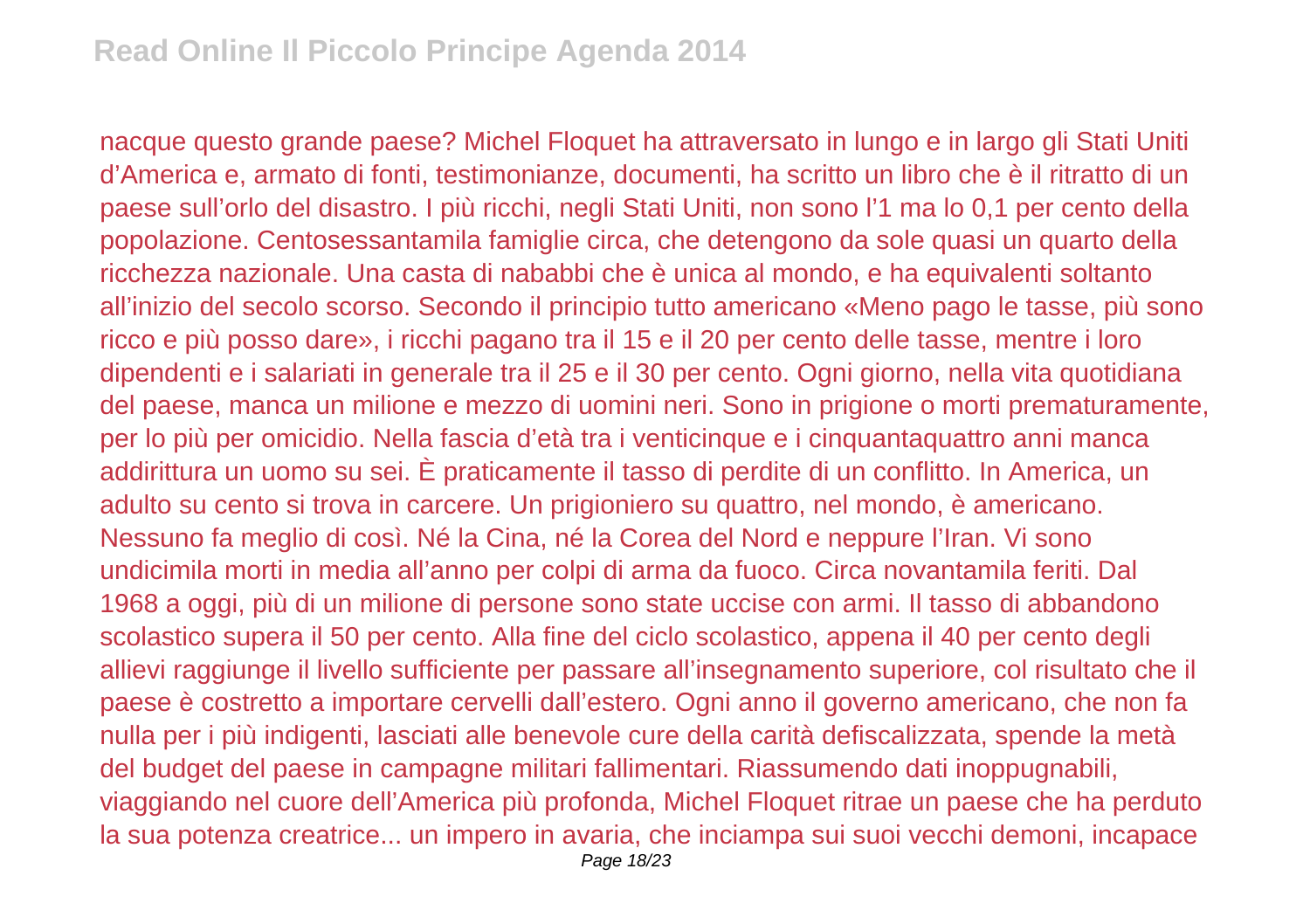di reinventarsi. Il ritratto di un impero in avaria. «Il paese della corsa permanente al dollaro, del ciascuno per sé, senza pietà per i poveri». Le Monde «Michel Floquet scrive un libro che, lontano dai cliché sugli Stati Uniti, racconta una triste verità». Archibald Ploom, Culture-**Chronique** 

Un vero percorso per cominciare a camminare con i piedi, la mente, l'anima, in armonia con la creazione, il tempo e la vita. Che cosa ci accade quando cominciamo a camminare un'ora al giorno nel verde di un parco, lungo un fiume o in un bosco? Inizia una vera e propria metamorfosi. Tutte le sfere del nostro essere sono coinvolte: corpo, mente e spirito. Camminare vuol dire alleggerirsi, uscire dalle dipendenze emotive, fare ordine nella propria vita per diventare più forti e consapevoli. Roberta Russo offre al lettore un vero percorso per cominciare a camminare con i piedi, la mente, l'anima, in armonia con la creazione, il tempo e la vita.

The foundation of the American Academy in Rome dates back more than one hundred years to the early decades of the last century. Over the years, the Academy has acquired a study collection of material goods from antiquity, including coins, statues and figurines, lamps, stucco and other architectural fragments, jewelry, and inscriptions. While most are Roman in origin, some pieces are Greek or Etruscan. Some were gifts, others come from long-ago excavations, a few were bought. The Collection of Antiquities of the American Academy in Rome, the latest addition to the Supplements to the Memoirs of the American Academy in Rome series, focuses on highlights of the collection.

Europe's boundaries have mainly been shaped by cultural, religious, and political conceptions rather than by geography. This volume of bilingual essays from renowned European scholars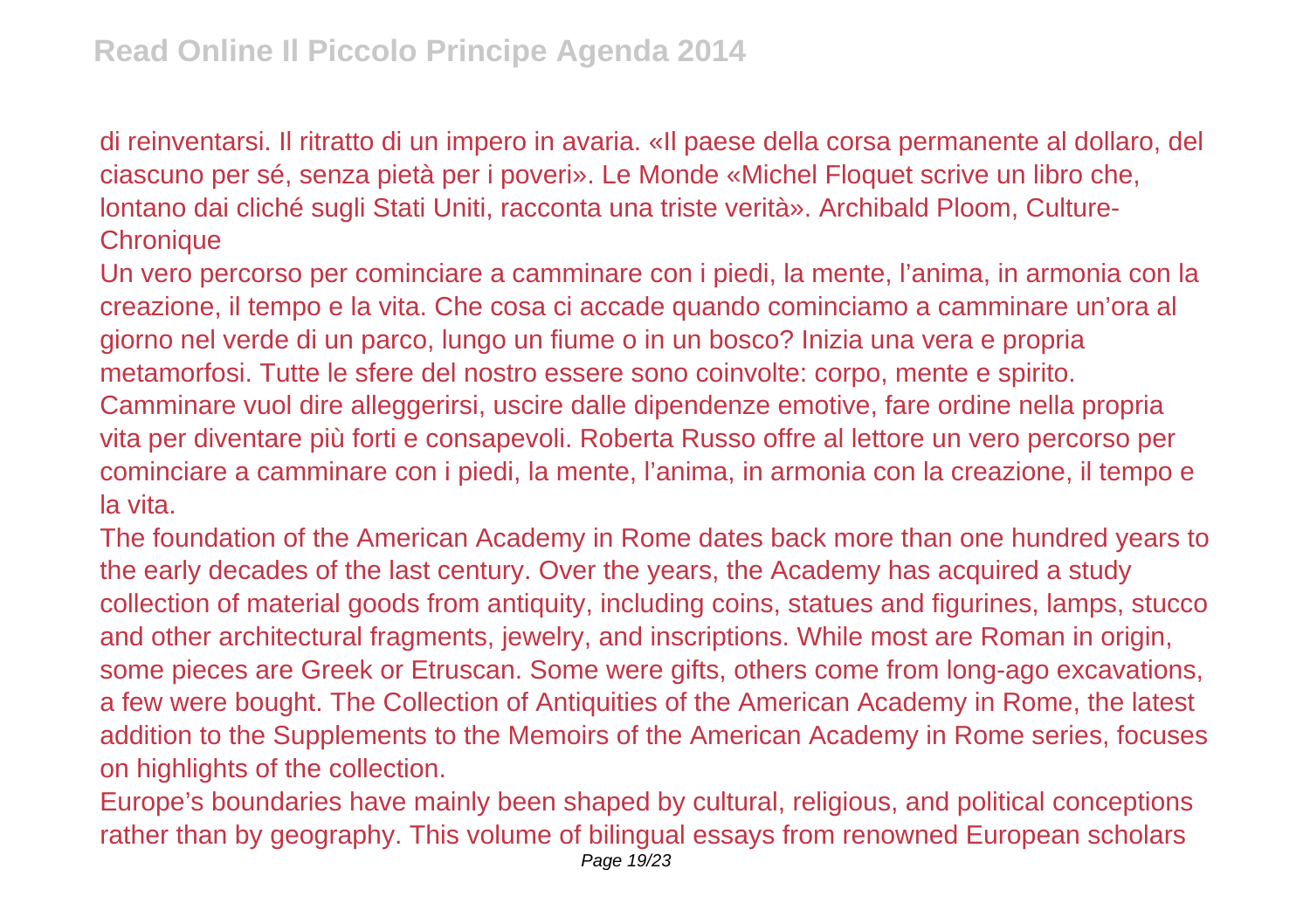outlines the transformation of Europe's boundaries from the fall of the ancient world to the age of decolonization, or the end of the explicit endeavor to "Europeanize" the world.From the decline of the Roman Empire to the polycentrism of today's world, the essays span such aspects as the confrontation of Christian Europe with Islam and the changing role of the Mediterranean from "mare nostrum" to a frontier between nations. Scandinavia, eastern Europe and the Atlantic are also analyzed as boundaries in the context of exploration, migratory movements, cultural exchanges, and war. The Boundaries of Europe, edited by Pietro Rossi, is the first installment in the ALLEA book series Discourses on Intellectual Europe, which seeks to explore the question of an intrinsic or quintessential European identity in light of the rising skepticism towards Europe as an integrated cultural and intellectual region. This open access book can be downloaded from link.springer.com Legal studies and consequently legal history focus on constitutional documents, believing in a nominalist autonomy of constitutional semantics. Reconsidering Constitutional Formation in the late 18th and 19th century, kept historic constitutions from being simply log-books for political experts through a functional approach to the interdependencies between constitution and public discourse. Sovereignty had to be 'believed' by the subjects and the political élites. Such a communicative orientation of constitutional processes became palpable in the 'religious' affinities of the constitutional preambles. They were held as 'creeds' of a new order, not only due to their occasional recourse to divine authority, but rather due to the claim for eternal validity contexts of constitutional guarantees. The communication dependency of constitutions was of less concern in terms of the preamble than the constituents' big worries about government organisation. Their indecisiveness between monarchical and popular sovereignty Page 20/23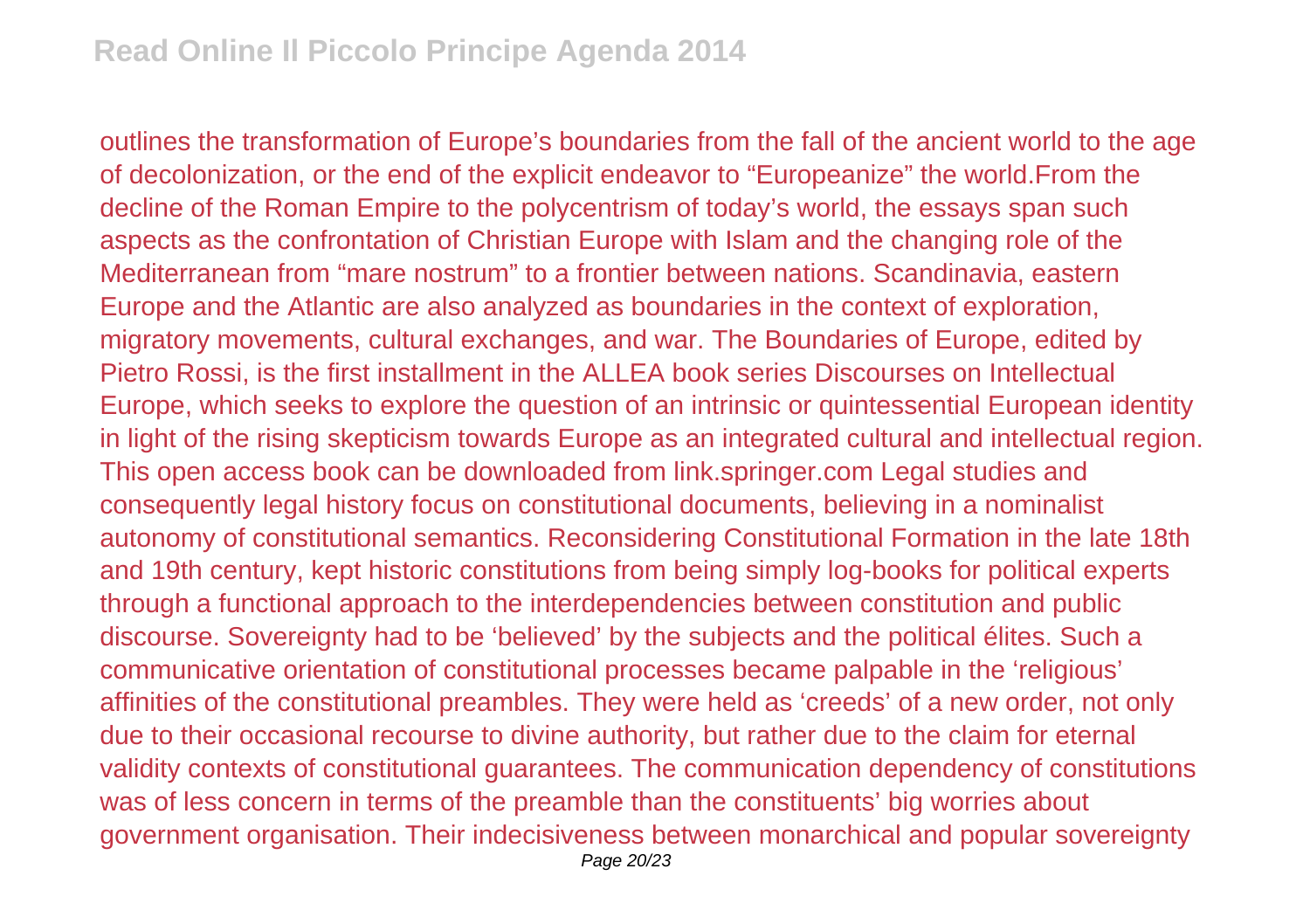was established through the discrediting of the Republic in the Jacobean reign of terror and the 'renaissance' of the monarchy in the military resistance against the French revolutionary and later Napoleonic campaigns. The constitutional formation as a legal act of constituting could therefore defend the monarchy from the threat of the people (Albertine Statute 1848), could be a legal decision of a national constituent assembly (Belgian Constitution 1831), could borrow from the old liberties (Polish May Constitution 1791) or try to remain in between by referring to the Nation as sovereign (French September Constitution 1791, Cádiz Constitution 1812). Common to all contexts is the use of national sovereignty as a legal starting point. The consequent differentiation between constituent and constituted power manages to justify the self-commitment of political power in legal terms. National sovereignty is the synonym for the juridification of sovereignty by means of the constitution. The novelty of the constitutions of the late 18th and 19th century is the normativity, the positivity of the constitutional law as one unified law, to be the measure for the legality of all other law. Therefore ReConFort will continue with the precedence of constitution. (www.reconfort.eu) Il Piccolo Principe. Agenda 2014Il Piccolo PrincipeAgenda 2014CreateSpace This book is open access under a CC BY 4.0 license "Francesca Billiani and Laura Pennacchietti draw brilliantly and with precision the evolution of the new architecture and of the national novel (with insights on translations of international novels), whose profiles had been shaped from different angles, especially in the 1930s. These two fields, apparently so distant one from the other, had never been analysed in parallel. This book does this and uncovers several points of contact between the two, spanning propaganda and theoretical turning points." —Chiara Costa and Cornelia Mattiacci, Fondazione Prada, Italy "This book shows Page 21/23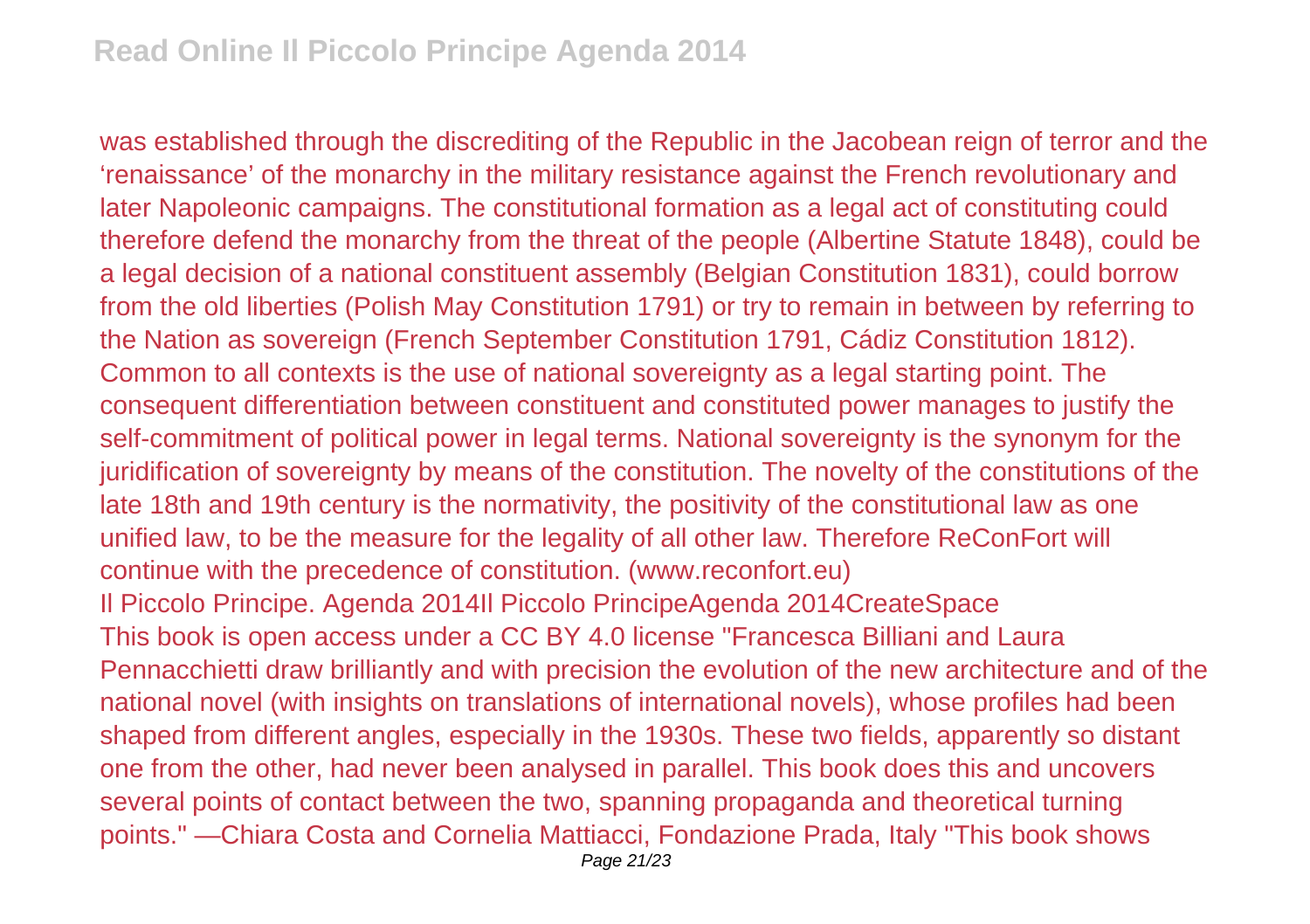convincingly how the arte di Stato during Fascism was created with the morality of a new novel as well as architecture. It is surprising to read how one of the representatives of State art, Giuseppe Bottai, is also one of the finest critics of realist novels and rationalist architecture. More than parallel endeavours, the system of the arts during the Fascist regime should be viewed as a series of intersections of cultural, political and aesthetic discourses." —Monica Jansen, Utrecht University, The Netherlands Architecture and the Novel under the Italian Fascist Regime discusses the relationship between the novel and architecture during the Fascist period in Italy (1922-1943). By looking at two profoundly diverse aesthetic phenomena within the context of the creation of a Fascist State art, Billiani and Pennacchietti argue that an effort of construction, or reconstruction, was the main driving force behind both projects: the advocated "revolution" of the novel form (realism) and that of architecture (rationalism). The book is divided into seven chapters, which in turn analyze the interconnections between the novel and architecture in theory and in practice. The first six chapters cover debates on State art, on the novel and on architecture, as well as their historical development and their unfolding in key journals of the per iod. The last chapter offers a detailed analysis of some important novels and buildings, which have in practice realized some of the key principles articulated in the theoretical disputes. Francesca Billiani is Senior Lecturer in Italian Studies and Director of the Centre for Interdisciplinary Research in the Arts and Languages at the University of Manchester, UK. Laura Pennacchietti is Research Associate in Italian Studies at the University of Manchester, UK.

Young Rose discovers magical glass steps in New York's Central Park that lead to the fantastic city of U Nork, whose residents have been awaiting the arrival of the only person who Page 22/23